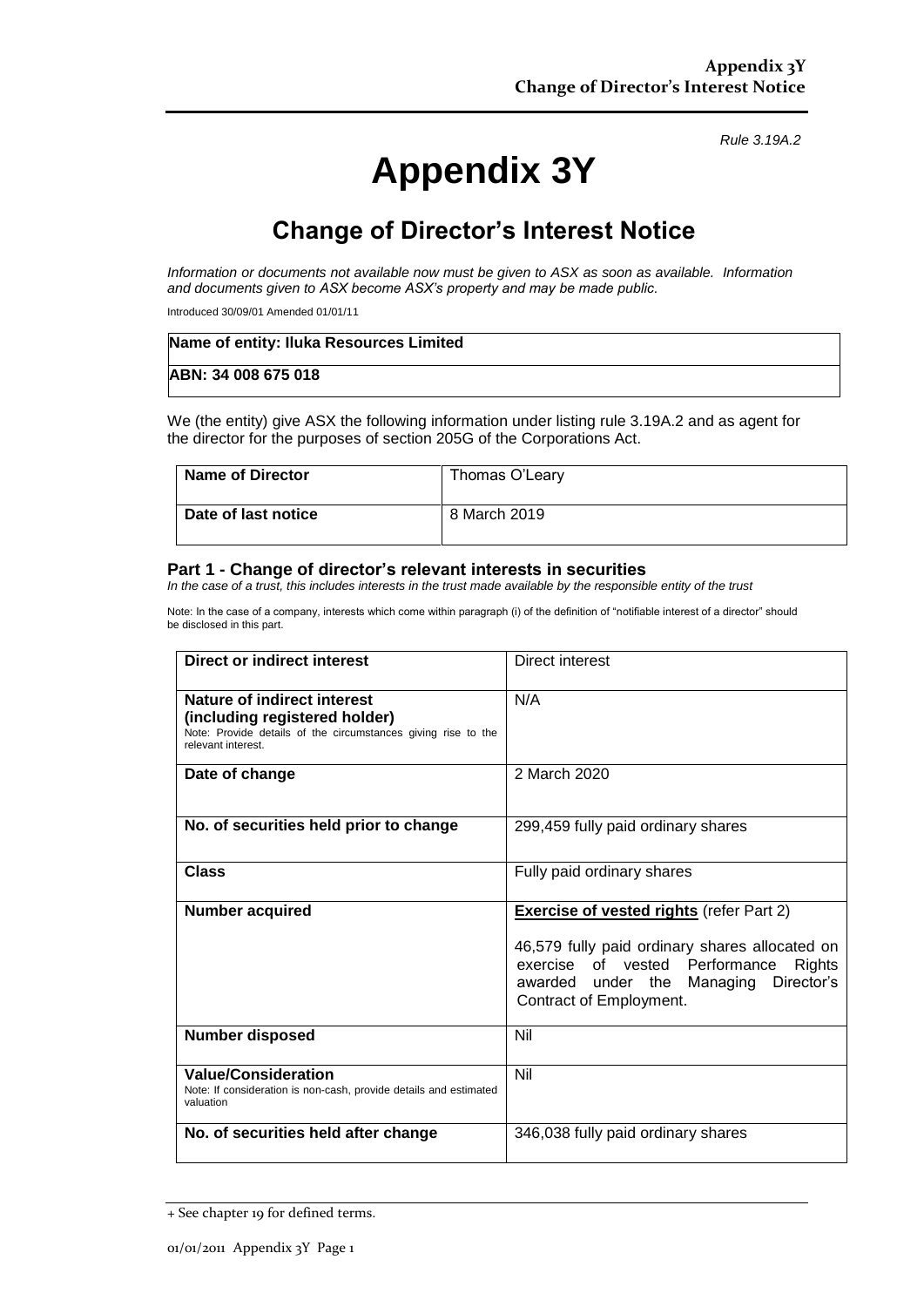| Nature of change<br>Example: on-market trade, off-market trade, exercise of options,<br>issue of securities under dividend reinvestment plan, participation<br>in buy-back | Allocation of ordinary shares on exercise of<br>vested Performance Rights (refer Part 2). |
|----------------------------------------------------------------------------------------------------------------------------------------------------------------------------|-------------------------------------------------------------------------------------------|
|----------------------------------------------------------------------------------------------------------------------------------------------------------------------------|-------------------------------------------------------------------------------------------|

### **Part 2 – Change of director's interests in contracts**

Note: In the case of a company, interests which come within paragraph (ii) of the definition of "notifiable interest of a director" should be disclosed in this part.

| <b>Detail of contract</b>                                                                                                                                                   | <b>Contract of Employment ('Contract')</b>                                                                                                                                                                                                                                                                                                                                                                                                               |  |
|-----------------------------------------------------------------------------------------------------------------------------------------------------------------------------|----------------------------------------------------------------------------------------------------------------------------------------------------------------------------------------------------------------------------------------------------------------------------------------------------------------------------------------------------------------------------------------------------------------------------------------------------------|--|
|                                                                                                                                                                             | 2017 Long Term Incentive Plan ('LTIP')                                                                                                                                                                                                                                                                                                                                                                                                                   |  |
|                                                                                                                                                                             | 2018 Executive Incentive Plan ('EIP')                                                                                                                                                                                                                                                                                                                                                                                                                    |  |
|                                                                                                                                                                             | 2019 EIP                                                                                                                                                                                                                                                                                                                                                                                                                                                 |  |
| <b>Nature of interest</b>                                                                                                                                                   | Performance Rights, each being a right to acquire a fully<br>paid ordinary share in the Company                                                                                                                                                                                                                                                                                                                                                          |  |
| Name of registered holder<br>(if issued securities)                                                                                                                         | N/A                                                                                                                                                                                                                                                                                                                                                                                                                                                      |  |
| Date of change                                                                                                                                                              | 1 March 2020 - Vesting/lapse of rights (Contract)<br>1 March 2020 - Grant of rights (2019 EIP)<br>2 March 2020 - Exercise of vested rights (Contract)                                                                                                                                                                                                                                                                                                    |  |
| No. and class of securities to which<br>interest related prior to change<br>Note: Details are only required for a contract in relation<br>to which the interest has changed | <b>Contract:</b><br>416,406 Performance Rights, comprising:<br>163,031 Performance Rights provided as a sign-on<br>$\bullet$<br>incentive; and<br>253,375 Performance Rights provided in respect of<br>the director's 2016 Long Term Incentive grant<br>2017 LTIP:<br>246,493 Performance<br>Rights<br>provided<br>under<br>the<br>Company's 2017 LTIP.<br><b>2018 EIP</b><br>76,148 Performance Rights, as approved by shareholders<br>at the 2018 AGM. |  |
| Interest acquired                                                                                                                                                           | 1 March 2019 - Grant of rights (2019 EIP)<br>42,877 Performance Rights<br>67,563 Restricted Rights                                                                                                                                                                                                                                                                                                                                                       |  |
| Interest disposed                                                                                                                                                           | 1 March 2020 - Lapse of rights (Contract)<br>116,452 unvested Performance Rights provided as a sign-<br>on incentive, lapsed<br>2 March 2020 - Exercise of vested rights (Contract)<br>46,579 vested Performance Rights (which vested on 1<br>March 2020), were exercised                                                                                                                                                                                |  |

<sup>+</sup> See chapter 19 for defined terms.